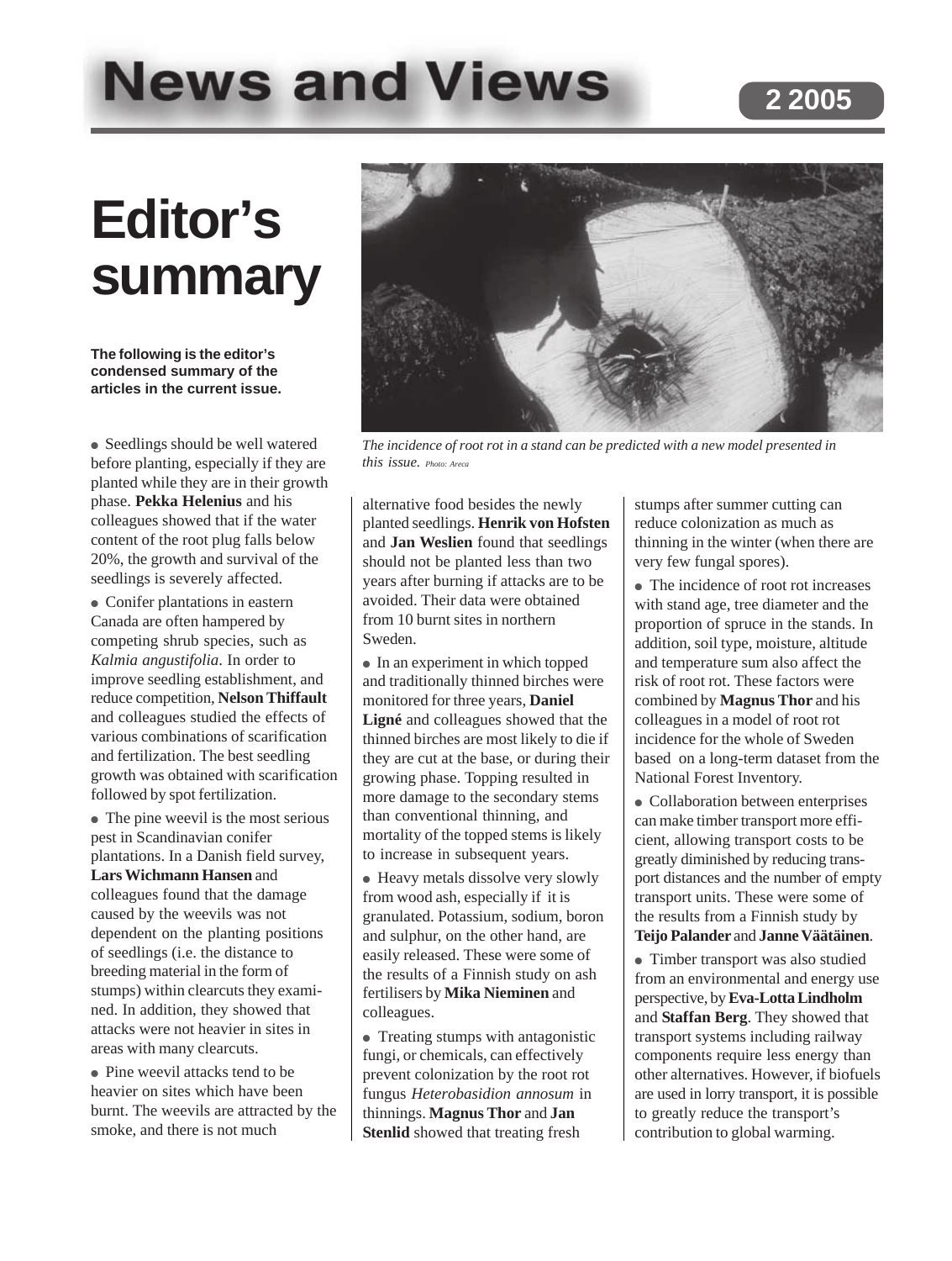# Closer cooperation between Nordic forest research institutes

### **A staff exchange programme and a common website. These were two important outcomes when representatives from a number of forest research institutes met in February.**

The ties between the forestry research institutes in Scandinavia have historically always been close. Now they are growing even closer, and more formalised. The establishment of four virtual centres of advanced research – CARs – was an important step in this direction (see News and Views 20.1).

Further steps were discussed at a meeting in Uppsala in February 2005, when representatives of forestry institutes in the Nordic countries, the Baltic States and Poland participated.

### **Website**

"In order to improve cooperation, information about each other's activities and resources is essential", says Jan Fryk, managing director of Skogforsk in Sweden. "We decided to set up a common website, where the various institutes can post information on their research plans, staff

resources, meetings etc., in order to share it with the other institutes".

### **Staff exchange**

The forest resesearch institutes in the Nordic countries, Baltic States and Poland have agreed on a common framework for staff exchanges. The aim is to increase inter-institutional exchange as a means to enhance interaction and cooperation.

The agreement states that "an actual exchange should be of mutual interest for the institutes involved, benefiting the individual as well as the home and host institutes."

In addition, it states that the exchange shall be "based upon true and relevant needs, where work tasks should fit well into the R&D programs of the institutes concerned."

Staff exchanges cover engagements lasting from a few weeks to several months, or even years occasionally, depending on the needs and circumstances.

In normal cases, the exchange staff are still employed and paid by their home institutes during the exchange

period. The home institute meets the costs of travel to and from the host institute, while the host institute covers costs related to the work itself. The host institute also generally assists in finding (or providing) appropriate accommodation.

The staff exchanges may be funded directly by the institutes concerned or, alternatively, they may be linked to joint, externally funded projects, in which case the work-related costs should be primarily covered by the external funds.

#### **The participating institutes**

- Forest & Landscape, Denmark
- The Forest Research Institute in Warsaw, Poland
- Metla The Finnish Forest Research Institute
- Estonian Forest Research Institute
- Silava The Latvian State Forestry Research Institute
- The Lithuanian Forest Research Institute
- Skogforsk, the Forest Research Institute of Sweden
- Skogforsk, Norwegian Forest Research Institute

*Representatives of the forest research institutes in the Nordic and Baltic countries, and Poland, met in Uppsala to discuss closer relationships. Photo: Nils Jerling*

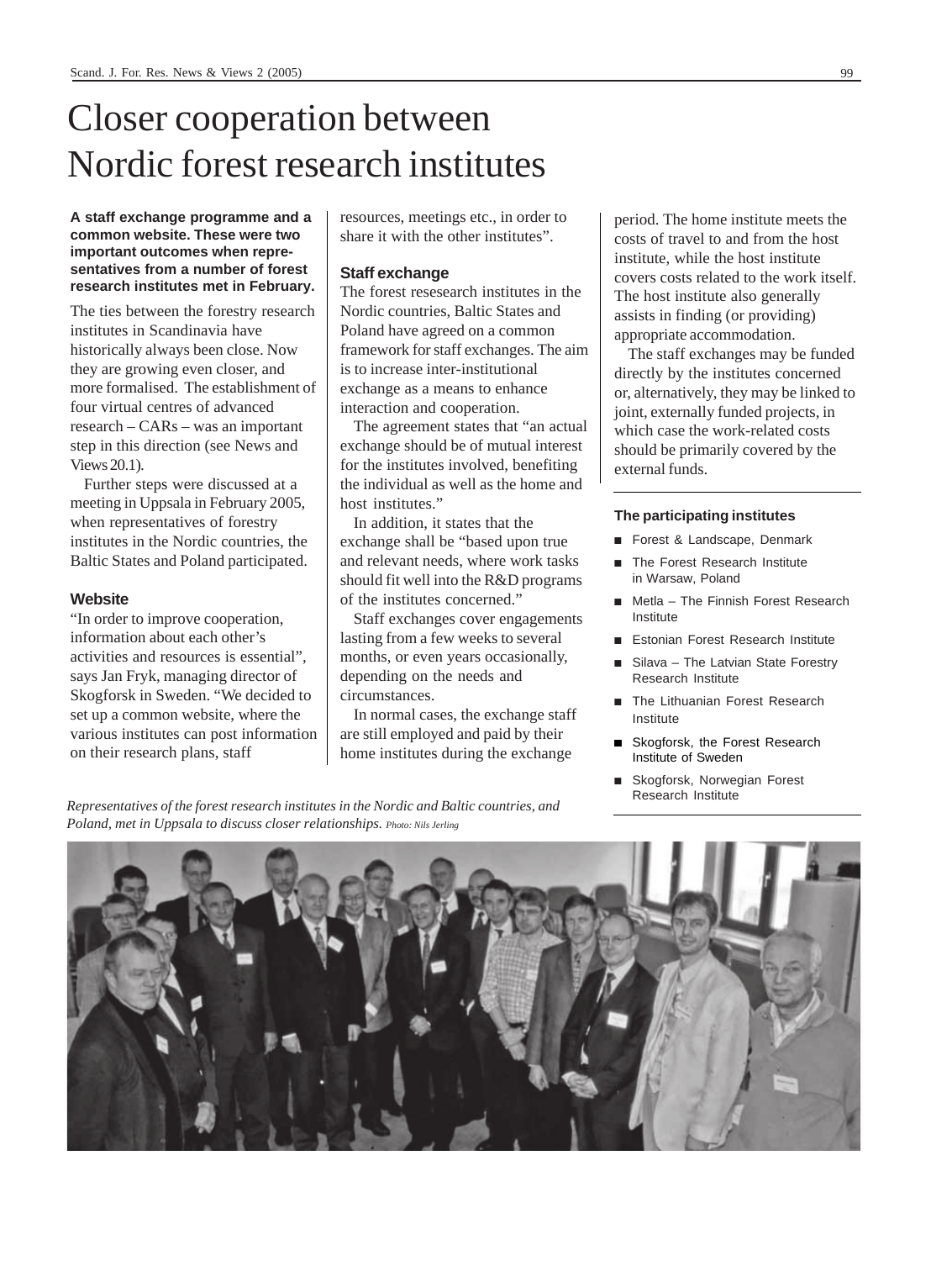

**The night of January 8 2005 will long be remembered with awe in southern Sweden. A hurricane toppled 75 million cubic metres of wood in a few short hours.**

The storm-damaged volume corresponds to nearly an entire year's harvest in the whole of Sweden.

Many forest owners saw their lifetime's investment blown to pieces, with drastic consequences.

The immediate concerns have been deciding how to deal with all the storm-felled timber (much of which is extremely dangerous to process), how to arrange transport logistics and long-term storage, and how to avoid feared outbreaks of insects.

### **Impact on research strategy**

Many research organisations have responded quickly to the storm, and new research projects are being established. Formas (the main governmental research council that funds forest-related projects) and Vinnova (the Swedish Agency for Innovative Systems) aim to allocate research resources to the whole forestry production chain, from silviculture to industrial processing and marketing.

Lisa Sennerby-Forsse, chief secretary of Formas, says that there is a great need to coordinate the research. Examples of topics that need to be covered include various issues

related to timber storage, e.g. how to avoid insect outbreaks, the effects of insecticides, and the hydrological impact of storage. Further issues are the effects of the storm on wood properties.

An immediate need is to undertake inventories of the storm-felled areas, establishing which trees were felled and why they were felled but not others. The impact of the storm on water quality and biodiversity also need to be studied.

"The storm-related issues will definitely have an impact on the national research strategy that Formas is asked to establish", says Lisa Sennerby-Forsse.

# **Military radar technology creates high-resolution maps of storm-felled forest**

Soon after the storm, a military aircraft was surveilling and mapping a 600 km<sup>2</sup> area with the Carabas long-wavelength radar system. The images show the areal extent of storm-felled timber, as well as the standing volume, at high resolution.

"This system enables us to obtain an overview and detailed information which neither aerial photography nor satellite images can provide," says Lars Ulander at the Swedish Defence Research Agency (FOI).

"This is needed in order to locate small, dispersed wind-felled areas."

Johan Fransson at the Swedish University of Agricultural Sciences (SLU) believes that "future research will tell if it is possible to also estimate the volume of storm-felled timber."

Carabas has been developed by FOI and Ericsson Microwave Systems. SLU, Chalmers University of Technology, and the IT-company Dianthus have participated in the production and interpretation of the maps.

*Contact at Swedish University of Agricultural Sciences, SLU: johan.fransson@resgeom.slu.se*

*The FOI-developed CARABAS-II VHF SAR system in operation, with the antennas deployed at the front of a Sabreliner aircraft © Photo: Pia Ericson, FMV.*

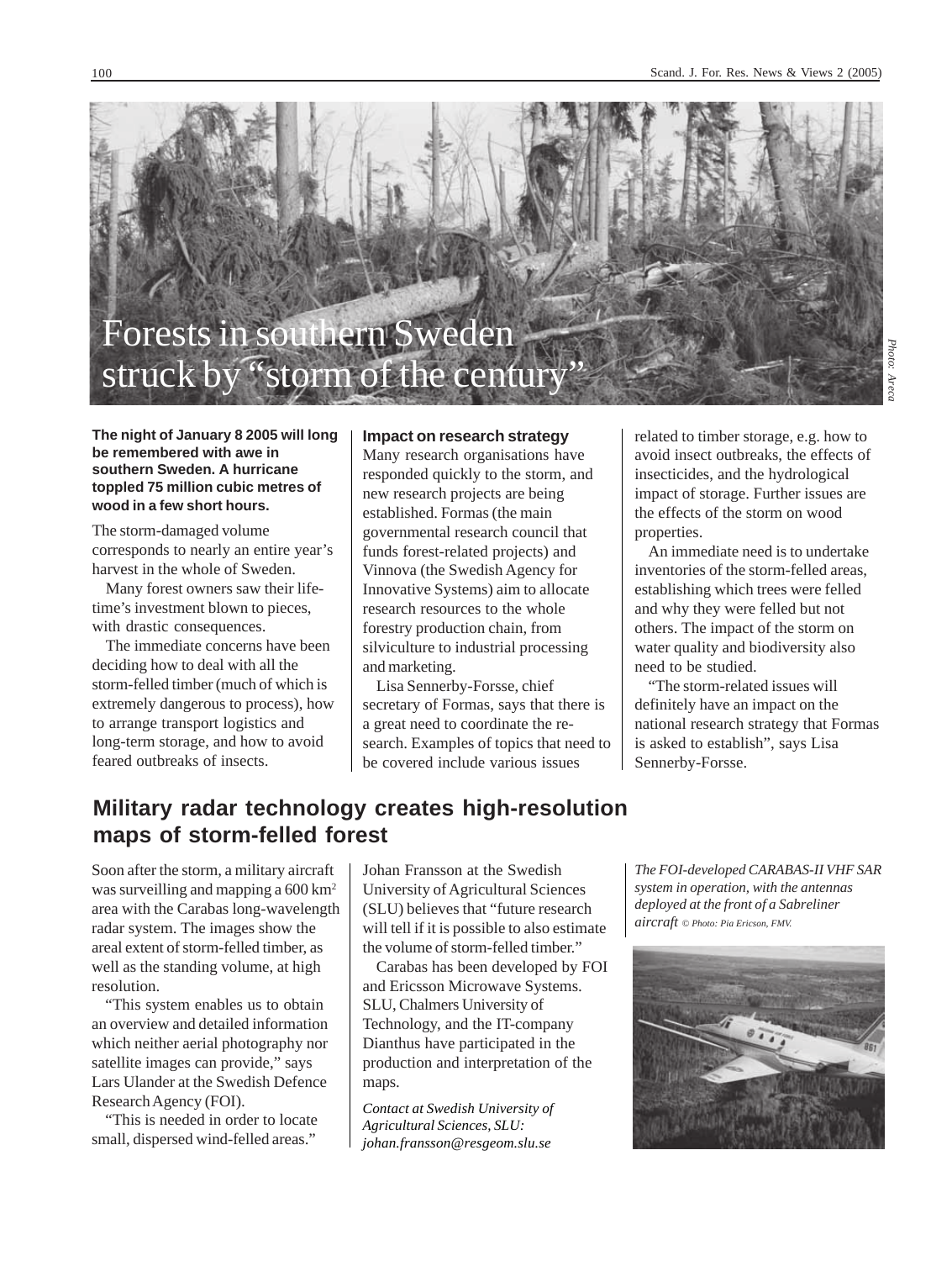# **A model for predicting storm damage**

WINDA is a computer model that estimates the probability of wind damage in a stand, based on a number of factors, such as wind regime, topography, shelter, stand density, tree height, tree species and soil conditions.

WINDA is a complex model, but the researchers have also developed a simplified decision tree, applicable for operational purposes. The decision tree is accurate enough for such uses, but is only valid for the region in which it was developed. The model was developed within the programme SUstainable FORestry in southern Sweden.

*Contact: kristina.blennow@ess.slu.se*

# **Shortcuts**

# **UMB – Norway's sixth university**

On January 1 2005, the Agricultural University of Norway (Norsk lantbrukshøgskole) was awarded full university status, becoming the sixth university in Norway. To mark this event its name was changed to the Norwegian University of Life Sciences (UMB, Universitetet for miljø og biovitenskap).

The university is one of the two major actors in forest research in Norway (the other being Skogforsk). Its forest research is mainly conducted in the Department of Ecology and Natural Resource Management (INA), a large department that was formed in 2003.

UMB employs about 850 people, examines 30–60 PhDs per year, and has 3,000 students in the Ås area, outside Oslo.

*Info: www.umb.no*

▶ *The main building of the new University. Photo: UMB*

# **Norwegian teaching project awarded the EU Wood & Paper label**

**Invisible damage in the storm-felled timber**

Professor Thomas Törnqvist at the school of technology and design at Växjö University, describes how internal tensions and cracks are created in the storm-felled timber. The cracks may be invisible to timbermeasuring instruments, but they may nevertheless reduce the strength of sawn goods and increase the risk of

*Contact: thomas.thornqvist@vxu.se*

The *Learning with the forest* organization has been awarded the right to use the "Wood & Paper, opportunities for generations" label, which is granted by the EU to appropriate youth-related projects. The purpose is to promote projects that inform young people and teachers alike of the possibilities that forest-based industries have to offer.

twist.

The *Learning with the forest* programme was cooperatively started in 1983 by public and private forestry organizations and the forest industry. The intention was to establish a

sound basis for dialogue and the understanding that responsible forest management is underpinned by established scientific findings, and that one of its major goals is sustainable development.

In recent years about 150,000–180,000 schoolchildren annually have joined in various practical activities arranged by the organization (about 30% of all Norwegian pupils). All of the educational activities have outdoor components.

*Source: www.skogkurs.no/lms*

# *Contact: mikael.frisk@skogforsk.se*

The programme Flowopt, developed

problems like these. In order to use the programme, information is needed on the quantity and location of the stormfelled timber, the industrial sites that the timber could be sent to, and any restrictions that may affect harvesting

at Skogforsk, can help to solve

**FlowOpt optimizes timber transport after the storm** The harvesting and transport logistics of the storm-felled timber constitute a huge challenge for forestry. Issues that need to be resolved include deciding which stands should be given first priority, what harvesting machines are needed, transport and storage needs and the industrial facilities that timber

should be taken to.

and transport capacity.

# **New website for the EFI**

The European Forest Institute (EFI) has launched a new website.

"Here you can access EFI's information services and databanks, latest news, and research programmes", says Anu Ruusila at EFI.

"You can also search the EFI project-database, and check the calendar of forest-related events. EFI publications are also available, and papers presented at most of the events organised, or co-organised by the EFI can be downloaded".

*Read more: www.efi.fi*